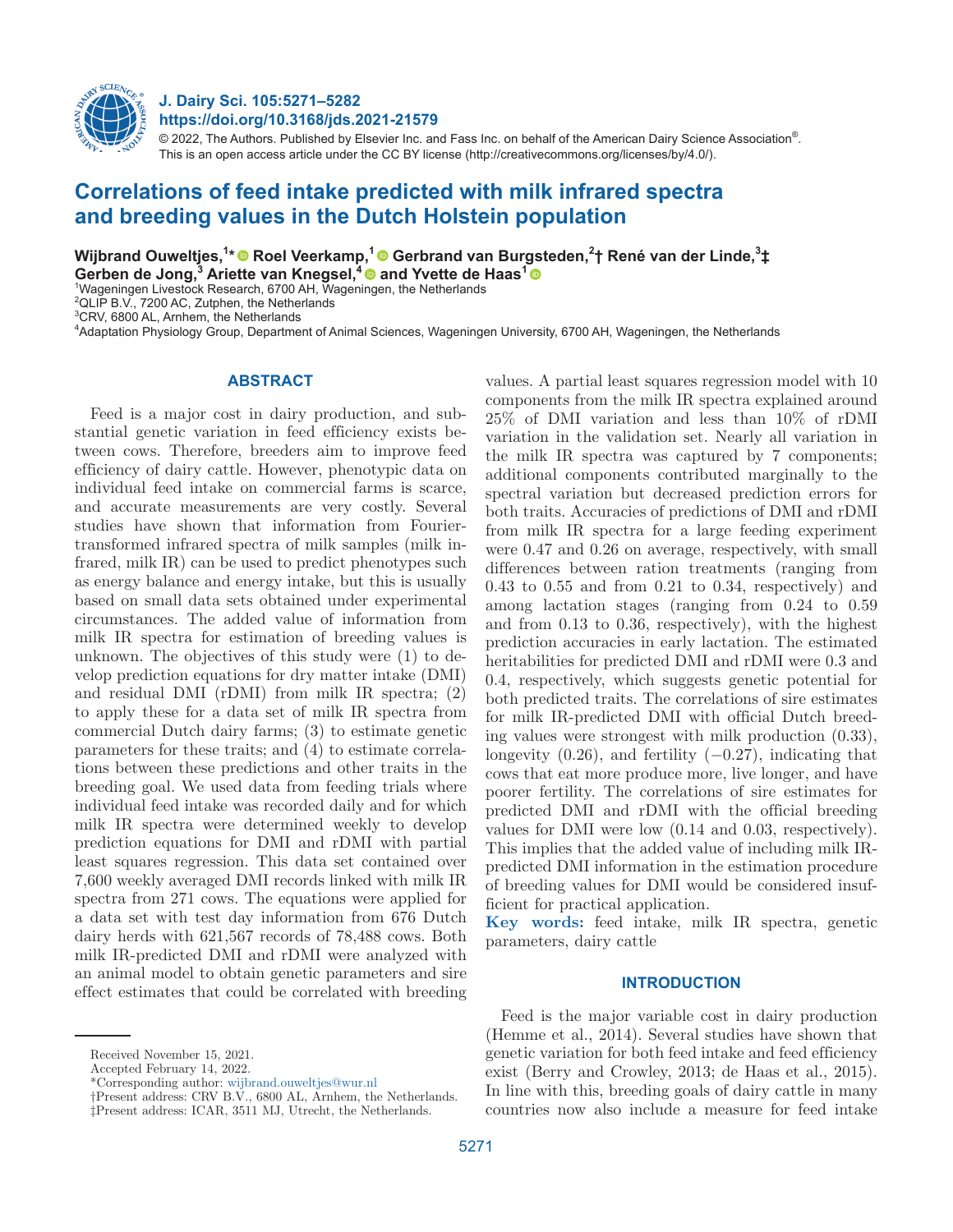or feed efficiency (Egger-Danner et al., 2015; Pryce et al., 2015; de Jong et al., 2016). An important bottleneck for genetic improvement of feed efficiency is that phenotypic data from commercial farms on feed intake of individual cows are scarce, because measurement of true feed intake is very costly and labor intensive. Moreover, validated, practically applicable, alternative ways to measure feed intake in dairy cows are currently lacking. Several authors (e.g., De Marchi et al., 2014, and McParland and Berry, 2016) have suggested that Fourier-transformed milk mid-infrared spectroscopy (milk infrared; **milk IR**) is a potentially rich source of information for prediction of animal phenotypes. Currently, milk IR spectra are used globally to determine fat, protein, and lactose content of milk samples (Soyeurt et al., 2011), and empirical evidence is available that energy balance and energy intake can be predicted from milk IR spectra as well (McParland et al., 2012). However, measurements of feed intake and efficiency used to develop prediction equations in practice are incomplete (i.e., feed intake is not recorded during the entire lifetime), which limits the possible accuracy of predictors.

Breeding values for feed intake that are currently published in the Netherlands rely mostly on genomic predictions of DMI from a relatively small population with individual recordings, and on additional information on milk production, milk composition, and body weight. The question that is not addressed yet is how much new information DMI predicted from milk IR spectra for a large (national) population adds to those information sources when estimating breeding values. Therefore, the objectives of this study were (1) to develop prediction equations for DMI and residual DMI (**rDMI**) from milk IR spectra using data from feeding experiments conducted on a Dutch research farm, (2) to apply these prediction equations for a data set of milk IR spectra from 676 commercial Dutch dairy farms, (3) to estimate genetic parameters for milk IR-predicted DMI and rDMI, and (4) to estimate correlations between these predictions and other traits in the breeding goal, to investigate the added value of (r) DMI predictions from milk IR spectral information for estimation of breeding values.

# **MATERIALS AND METHODS**

## *Milk IR Spectra, Individual Feed Intake, and Farm Data*

Individual feed intake data from feeding trials carried out at Dairy Campus research farm (Lelystad, the Netherlands), stored in a relational database together with regular farm data, were used for this study. During all experiments the cows were kept in cubicle housing with concrete slatted floors and had access to RIC feeding troughs (Insentec) and concentrate feeders (Manus VC5, DeLaval), where their feed intake was recorded individually. The cows were milked twice daily in a conventional parlor where milk yields were recorded. They were weighed each time they entered the milking parlor. During all feeding experiments, milk was sampled according to 2 protocols in parallel: (1) regular 4-weekly DHI sampling with a combined sample from 1 evening and 1 morning milking (**EM** samples), and (2) weekly sampling on 2 consecutive days with combined samples from the 2 morning milkings (**MM** samples) and from the 2 evening milkings (**EE** samples), as described in van Hoeij et al. (2017a). Milk infrared spectral data with unique identification, such that they can be linked with other cow information, were available from February 1, 2013, onward.

#### *Data Processing*

Individual feed intake data from experiments carried out from February 1, 2013, until May 8, 2016, were selected from the database. Moreover, milk yields, body weights, calving dates, parity numbers, and codes for experiment and treatment within experiment were retrieved. Dry mater intake was calculated from the intakes recorded and the percentages of DM of the rations that were fed. After aggregating these DMI records to totals per cow per day, all records with calculated DMI <5 or >99 kg were discarded. Next, weekly averages of daily DMI were calculated when at least 3 daily DMI records were present in that week. These weekly averages were calculated separately for weeks with EM, MM, and EE samplings from 5 d before until 1 d after the milk sampling date. All daily intakes that were  $\langle 50 \text{ or } 5150\%$  of the week average were discarded. This procedure was applied iteratively until no more records were discarded. In total, 1% of the daily DMI records were discarded. Week averages for daily milk yield (**MY**) and BW were calculated without filtering of potential outliers. After these edits, 3,265, 12,129, and 12,130 weekly average DMI records of 552 Holstein cows could be linked with milk IR spectra of EM, MM, and EE milk samples, respectively.

#### *Preprocessing Milk IR Spectra*

The milk samples were analyzed in the laboratory of Qlip B.V. (Zutphen, the Netherlands) using MilkoScan FT 6000 spectrometers (Foss Analytical A/S) equipped with diamond cuvettes. The spectra consisted of 1,060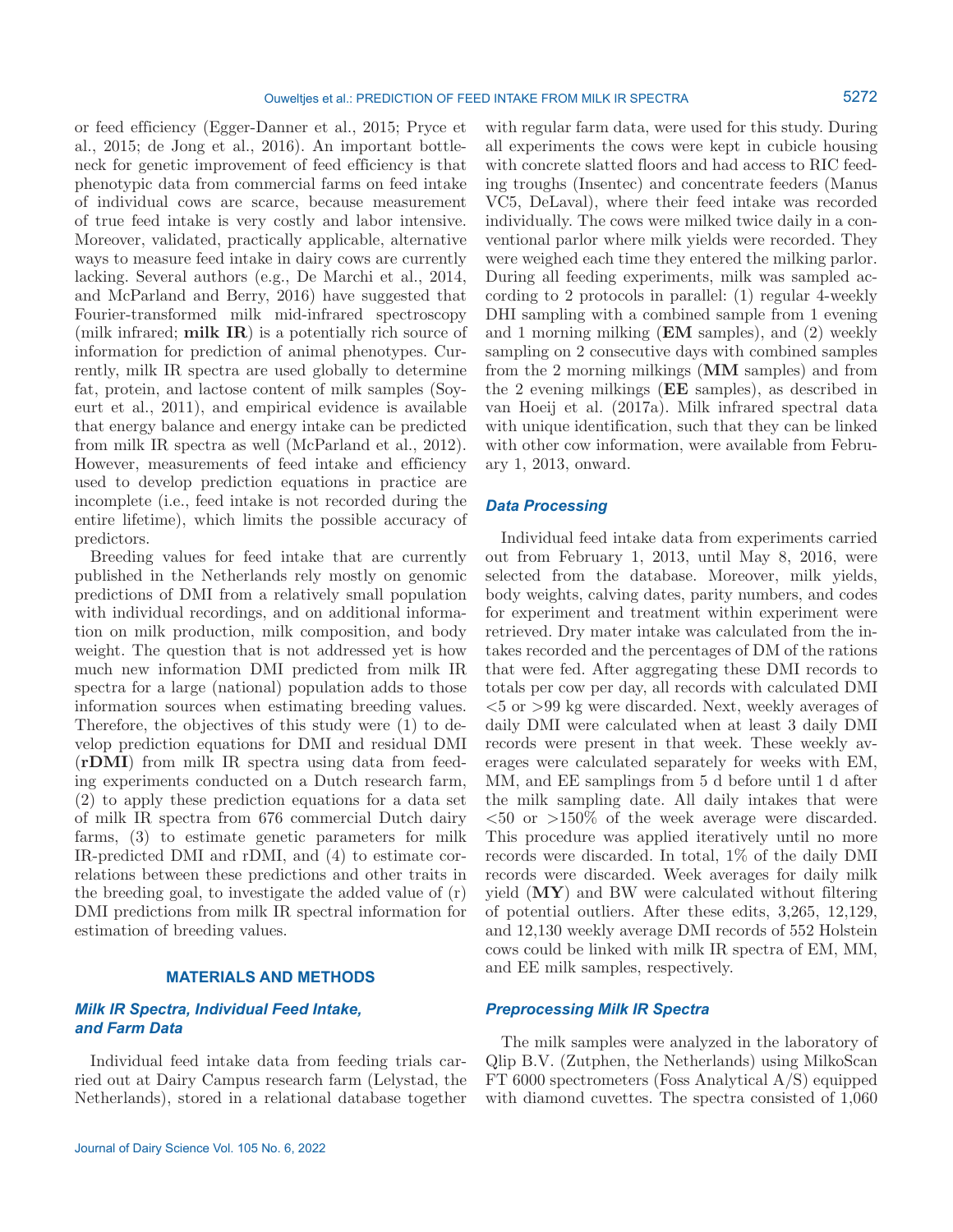infrared frequencies (wavenumbers), representing infrared light absorption through the milk samples ranging from  $925$  to  $5,008$  cm<sup>-1</sup>. From all available wavenumbers in the FTIR spectra, 323 wavenumbers were selected for further processing: 925 to 1,596, 1,692 to 1,896, and  $2,702$  to  $3,061$  cm<sup>-1</sup>. As argued by Shetty et al. (2017), the remaining wavenumbers are not informative for DMI and have low heritabilities (Zaalberg et al., 2019). After selection, the data were smoothed with polynomial order 2 and a filter width of 7, similar to the procedures of Shetty et al. (2017).

#### *Calculation of Residual DMI*

A priori it is expected that a large part of the variation in DMI can be explained by differences in BW, MY, and feed characteristics (Zom et al., 2012). Residuals of the week averages of individual DMI were calculated with ASReml (Gilmour et al., 2015) with the following model:

$$
DMI_{ijklmno} = \mu + Tr_i P_j M_k + pol(BW_{jlm}, 2)
$$
  
+ 
$$
pol(MY_{jlm}, 2) + Tr_i D_n + e_{ijklmno},
$$
 [1]

where  $DMI =$  week average daily DMI (kg);  $\mu =$  common mean;  $Tr_i P_i M_k$  = combined effect of experimental treatment within experiment *i*, parity  $j$  ( $j = 1, 2$ , or  $>2$ ), and 4-weekly period in milk of cow  $k (k = 1-11)$ ;  $pol(BW_{ilm}, 2) =$  polynomial effect of week average BW of animal *l* in parity *j* and *m* weeks in milk, of order 0–2;  $pol(MY_{jlm}, 2)$  = polynomial effect of week average MY of animal *l* in parity *j* and  $m$  (m = 1–44) weeks in lactation, of order  $0-2$ ;  $Tr_iD_n$  = random effect of combination of treatment *i* and day *n* of sampling; and  $e_{ijklmno}$  = random error.

One experiment contributed substantially more than all other experiments in the overall data set of week average DMI. Therefore, 2 subsets of the data set were analyzed with model [1]:

- Subset A—Records from all experiments with, in addition to a weekly DMI average, also a weekly average for MY and BW in wk 1–44 in lactation, from cows with at least 10 week averages per lactation and treatment within experiment.
- Subset B—A selection of subset A with only records from the largest experiment. Details of this experiment are described in van Hoeij et al.  $(2017a,b).$

After evaluation of the results of a preliminary analysis, additional calculations were carried out for subset B, where "4-weekly period in milk" in model [1] was replaced by "weeks in milk." Numbers of classes of model terms, animals, and records of the 2 subsets are shown in Table 1.

# *Partial Least Squares Regression of Milk IR Spectra on DMI and rDMI*

Partial least squares regression (**PLS**) was used to model DMI and rDMI with milk IR spectral information (Wallén et al., 2018). All DMI and rDMI records of subsets A and B were linked with milk IR spectra, and because in general both an EE and MM sample were available during each week, this resulted in data sets with  $15,885$  (subset A) and  $11,329$  (subset B) records. Both DMI and rDMI were analyzed, and prediction equations were developed for both traits from the same selection of wavenumbers. In the PLS analyses, up to 20 components were fitted with the PLS package in R (version 4.0.2; R Foundation for Statistical Computing). The data were split into a training and a validation set by assigning cows randomly to one of the subsets. Leave-one-out cross validation was applied for internal validation, and predictor variables were standardized by dividing them by their standard deviations. Subset A was analyzed per experiment as a next step to investigate whether the results of predictions could be generalized across experiments and to determine the number of components to be used in the remainder of the study. Hereafter, subset B was analyzed in more detail to derive the prediction equations for DMI and rDMI to be applied in the next step of the study:

- Per stage of lactation (1–100 DIM, 101–200 DIM, and  $>200$  DIM);
- Per treatment, with treatment factors length of dry period (0 or 30 d) and concentrate level (low or standard); see van Hoeij et al. [2017b; the fact that the energy source was either glucogenic or

**Table 1.** Number of classes of model terms, animals and records in subsets used for calculation of residual DMI

|                                                       | Subset                 |                            |  |  |
|-------------------------------------------------------|------------------------|----------------------------|--|--|
| Term                                                  | A (all<br>experiments) | B (largest)<br>experiment) |  |  |
| Treatment within experiment (Tr)                      | 13                     | 3                          |  |  |
| $Tr \times$ parity <sup>1</sup> $\times$ 4 wk in milk | 202                    | 66                         |  |  |
| $Tr \times$ parity <sup>1</sup> $\times$ week in milk |                        | 527                        |  |  |
| Date                                                  | 151                    | 117                        |  |  |
| $Tr \times$ date                                      | 465                    | 345                        |  |  |
| Animal $\times$ parity                                | 317                    | 126                        |  |  |
| Animal                                                | 271                    | 120                        |  |  |
| No. records                                           | 7,619                  | 5,374                      |  |  |

<sup>1</sup>Parity: 1, 2, or > 2.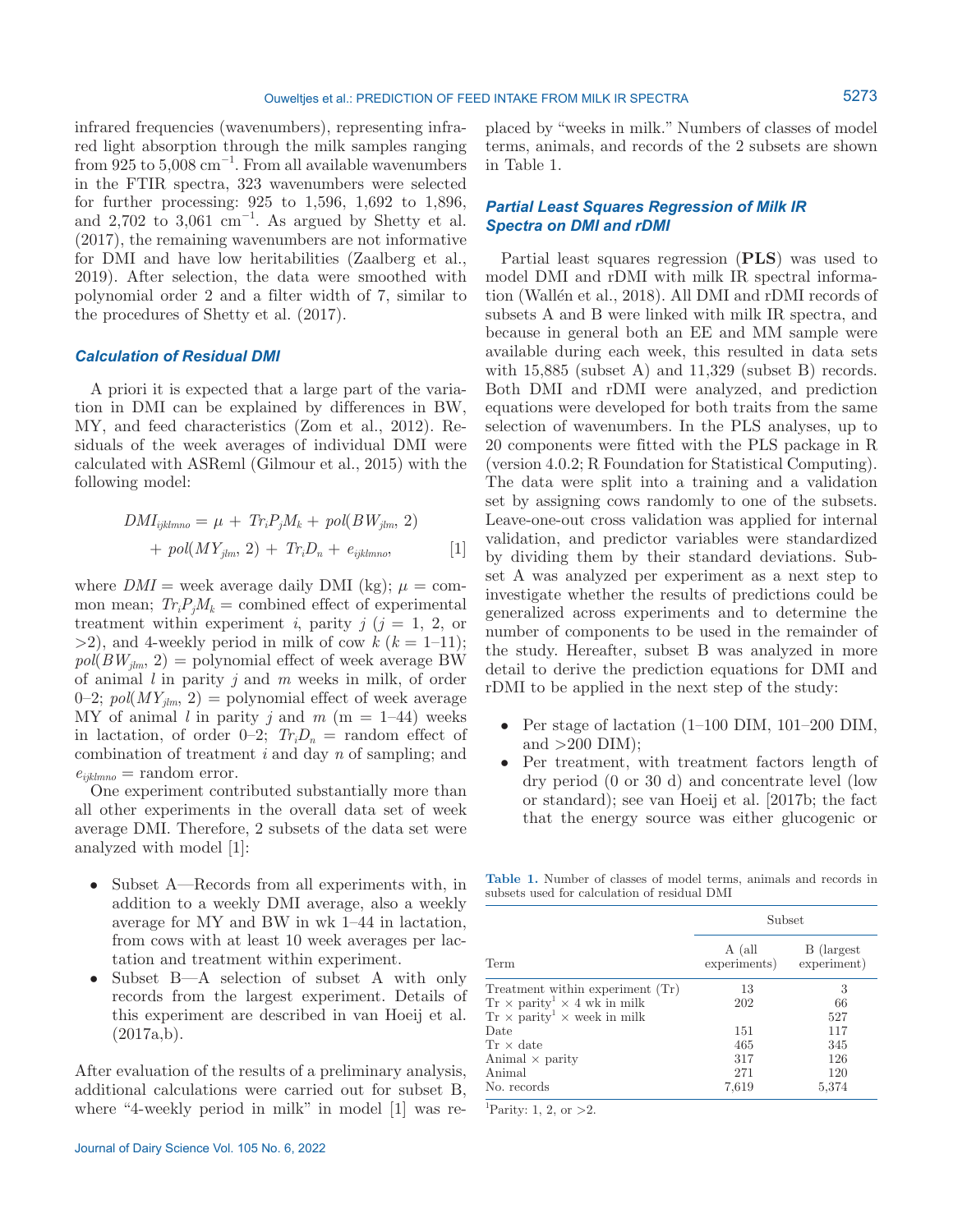lipogenic from wk 8 postpartum onward (van Hoeij et al., 2017a) was ignored for this analysis, because this affected neither EB nor lactation curve characteristics];

• Per type of sample (EM, MM, EE, all, or MM + EE).

#### *Genetic Analysis of Milk IR-Predicted DMI and rDMI*

The data set to perform genetic analyses contained all herd test day information from year 2016 of 676 Dutch dairy herds that are contracted to provide additional information for the breeding program of CRV (Arnhem, the Netherlands). The milk IR spectra of the test day samples were used to predict DMI and rDMI with the prediction equations developed with PLS. Moreover, additional phenotypic data of the cows in the data set (MY, conformation scores), pedigree information, and breeding values of sires with offspring in the data set were selected from the CRV database. The following requirements for inclusion were applied on the merged data: (1) The cow was herd book registered; (2) predicted DMI and rDMI were  $\geq$ 12.4 and  $\leq$ 30.4 kg and  $\geq$ −3.89 and  $\leq$ 3.01 kg, respectively; (3) age at calving was  $>630$  d; (4) the cow was between 2 and 60 wk in lactation at the herd test day; (5) MY was between 5 and 70 kg; (6) the cow breed was at least 75% Holstein-Friesian (**HF**); (7) at least 5 daughters per sire were present in the data set; and (8) there were at least 10 records per herd test day and at least 4 test days per herd in 2016.

After these edits, a data set with 621,567 records representing 78,488 cows (112,653 lactations) with 1,585 sires and 6,637 herd test days remained (77.3% of the initial records, 72.7% of the cows). The pedigree of the data set contained 308,152 animal identification numbers. The data set was analyzed with ASReml (Gilmour et al., 2015) using the following univariate animal model with the same fixed effects as for the national breeding value estimation for DMI:

$$
Y_{ijklmnop} = \mu + Hm_i + B_j + M_k + leg(W_l, 5) + A_m
$$
  
+ 
$$
Pe_n + Anim_o + e_{ijklmrop},
$$
 [2]

where  $Y = DMI$  or rDMI (values predicted from milk IR spectra);  $\mu = \text{common mean}$ ;  $Hm_i = \text{effect of herd}$ month *i* ( $i = 1-6,637$ );  $B_i$  = effect of breed *j* of cow ( $j =$ 1–3, where  $1 = 75\% \text{ HF}, 2 = 87.5\% \text{ HF}, \text{ and } 3 = 100\%$ HF);  $M_k$  = effect of month *k* of calving  $(k = 1-12)$ ;  $leg(W<sub>l</sub>, 5) = Legendre polynomials describing effect of$ weeks in milk *l*, of order 0–5 ( $l = 2$ –60);  $A_m$  = effect of age at calving class  $m (m = 1-123); Pe_n$  = permanent

environmental effect of repeated records on the same animal *n* ( $n = 1$ –78,488);  $Anim<sub>o</sub>$  = genetic effect of animal  $o$  ( $o = 1{\text -}308,152$ ); and  $e_{ijklm\text{loop}}$  is the error term. *Pe*, *Anim*, and *e* were random effects; the other model terms were fixed effects. For both DMI and rDMI, heritability and genetic variation were estimated, as well as reliabilities of the *Anim* estimates. Correlations of sire estimates from the analysis and official breeding values for DMI and a selection of other traits were calculated according to the Calo method (Calo et al., 1973), which considers the reliabilities of breeding values and sire estimates. Only breeding values and sire estimates with a reliability of at least 50% were included in the calculations. To further investigate the genetic associations, correlations between the sire estimates and official Dutch breeding values for DMI were calculated with REML, using sire breeding values and taking into account their reliabilities and the genetic relationships among bulls (Schaeffer, 1994; Larroque and Ducrocq, 1999; Sullivan and Wilton, 2001).

#### **RESULTS**

## *General*

Variations and ranges for DMI, MY, BW, parity, and DIM in subsets A and B (which is a subset of A) were similar (Table 2). When adjusting DMI with model [1] to obtain rDMI, the standard deviation (SD) was substantially reduced (to 1.76 and 1.81 kg/d for subsets A and B, respectively). Standard deviations of the residuals after correction of DMI for the model term only (in), and after correction for model [1] while omitting the model term (out), indicate the relevance of each individual term. The most important terms from model [1] were  $Tr_i P_j M_k$  and  $pol(MY_{jlm}, 2)$ , because these terms resulted in the largest reduction of the SD of the residuals for both subsets (Table 3). Removing terms from the full model resulted in a smaller increase of the SD than the variation explained when solely including them, probably because of interrelationships between model terms. The contribution of the other terms in model [1] was small but significant. More refined correction for treatment and stage of lactation effects (with a term for each week in milk instead of each 4 wk) for subset B resulted in an SD of the residuals of 1.74 instead of 1.81 kg/d of DM.

## *Partial Least Squares Regressions*

Prediction errors of the PLS model to estimate DMI or rDMI using milk IR spectra decreased when the number of components in the model was increased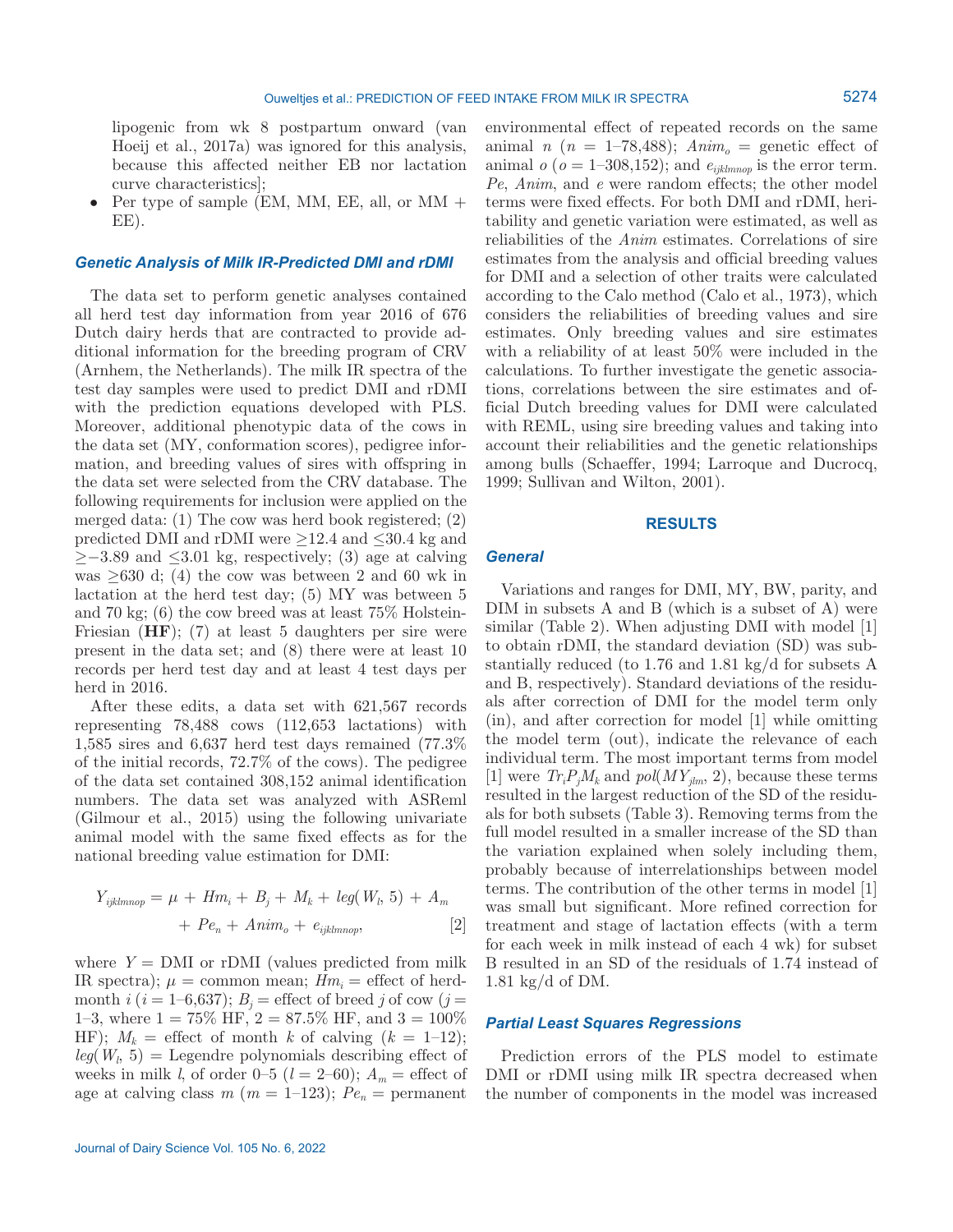#### Ouweltjes et al.: PREDICTION OF FEED INTAKE FROM MILK IR SPECTRA

|                 |      | Subset A (all experiments) |         |           | Subset B (largest experiment) |         |         |           |
|-----------------|------|----------------------------|---------|-----------|-------------------------------|---------|---------|-----------|
| Item            | Mean | Minimum                    | Maximum | <b>SD</b> | Mean                          | Minimum | Maximum | <b>SD</b> |
| $DMI$ (kg)      | 21.2 | 6.8                        | 36.2    | 3.1       | 21.1                          | 6.8     | 29.7    | 3.0       |
| Milk yield (kg) | 28.7 |                            | 56.4    | 9.3       | 27.2                          | $\pm$ . | 54.0    | 9.0       |
| BW (kg)         | 683  | 412                        | 966     | 78        | 687                           | 425     | 966     | 79        |
| Parity $(no.)$  | 2.9  |                            |         |           | 2.9                           |         |         |           |
| DIM (d)         | 151  |                            | 308     | 83        | 150                           |         | 308     | 87        |
| $rDMI$ (kg)     | 0.0  | $-10.8$                    | 13.1    | 1.8       | 0.0                           | $-10.9$ | 8.5     | 1.8       |

**Table 2.** Characteristics of the data sets used to calculate residual (r)DMI

to 10 (Figure 1), but hardly changed with addition of more components. Prediction errors for DMI were larger than those for rDMI. Prediction errors for both DMI and rDMI were larger for the validation set than for the training set. Similarly, more variation could be explained for the training set than for the validation set, particularly when adding more than 10 components to the prediction models. A model with 10 components could explain around 25% of DMI variation and less than 10% of rDMI variation in the validation set. Nearly all variation in the milk IR spectra could be explained by 7 components; the additional components contributed only marginally.

As a next step, subset A was analyzed per feeding experiment. This analysis (results not shown) showed large consistency across the results: for all experiments nearly all variation in the milk IR spectra could be explained by between 5 and 10 components; root mean squared errors of prediction were greater and  $R^2$  lower in the validation sets than in the training sets; and  $R<sup>2</sup>$  values were consistently higher for DMI than for rDMI. Only for the largest experiment could a small portion of the rDMI variance be explained. Based on these results, it was decided to include 6 components in the models to calculate the weights for the wavenumber

**Table 3.** Standard deviation (kg/d) of the residuals of DMI after solely including each term (in) and when omitting the term (out) from the full model [1] to calculate residual DMI

|                                                                          | Subset A<br>(all experiments) |                              | Subset B<br>(largest experiment) |                              |  |
|--------------------------------------------------------------------------|-------------------------------|------------------------------|----------------------------------|------------------------------|--|
| Model term <sup>1</sup>                                                  | <b>I</b> n                    | Out                          | <b>I</b> n                       | Out                          |  |
| $Tr_i P_i M_k$<br>$pol(BW_{jlm}, 2)$<br>$pol(MY_{jlm}, 2)$<br>$Tr_i D_n$ | 2.29<br>2.99<br>2.50<br>2.83  | 2.05<br>1.86<br>2.10<br>1.91 | 2.36<br>3.00<br>2.40<br>2.89     | 2.11<br>1.92<br>2.18<br>1.94 |  |

 ${}^{1}Tr_{i}P_{j}M_{k}$  = combined effect of experimental treatment within experiment *i*, parity  $j$  ( $j = 1, 2,$  or  $>2$ ), and 4-weekly period in milk of cow *k*  $(k = 1-11)$ ;  $pol(BW_{lim}, 2)$  = polynomial effect of week average BW of animal *l* in parity *j* and *m* weeks in milk, of order 0–2;  $pol(MY_{jlm}, 2)$  = polynomial effect of week average milk yield of animal *l* in parity *j* and  $m(m = 1-44)$  weeks in lactation, of order 0–2;  $Tr_iD_n = \text{random effect}$ of combination of treatment *i* and day *n* of sampling.

values in the remainder of the study. More detailed analysis of the results of that experiment (subset B), with separate predictions per treatment, showed that prediction equations had similar  $R^2$  when predicting DMI or rDMI among treatments (Table 4). Use of the results from different milk sampling recording schemes did not affect the prediction accuracy. Spectra from MM and EE samples gave very similar prediction accuracy compared with spectra from EM samples (Table 5).

Predictions from all samples based on spectra for 1 to 100 DIM, 101 to 200 DIM, and 201 to 308 DIM were compared with predictions based on samples from entire lactations (Table 6) to investigate the influence of stage of lactation on the correlation between calculated and predicted DMI and rDMI. The results show that samples from 1 to 100 DIM can be used to predict DMI and rDMI throughout the lactation, with accuracies similar to samples from 101 to 200 or 201 to 308 DIM. Based on these results, the final prediction equations to be applied for the data set with test day information were derived from the data from the largest experiment in d 1 to 100 in lactation.

# *Genetic Parameters and Correlations with Breeding Values*

Weights of the standardized wavenumber values in the prediction equations of DMI and rDMI applied for a national data set of milk IR spectra from regular herd tests are shown in Figure 2; the model intercepts (12.93 and −5.10, respectively) are not shown. Both DMI and rDMI were predicted for individual cows for each test day. Averages and SD for DMI and rDMI were 21.55  $\pm$  1.47 and  $-0.42 \pm 0.67$  kg/cow per day, respectively. Variance components and heritabilities were calculated with an animal model (see Table 7). Correlations between the sire estimates for DMI and rDMI and official Dutch breeding values, as published August 2017, calculated according to the Calo method with a threshold of 50% for reliability, are shown in Table 8. Correlations were also calculated with a threshold of 60% reliability,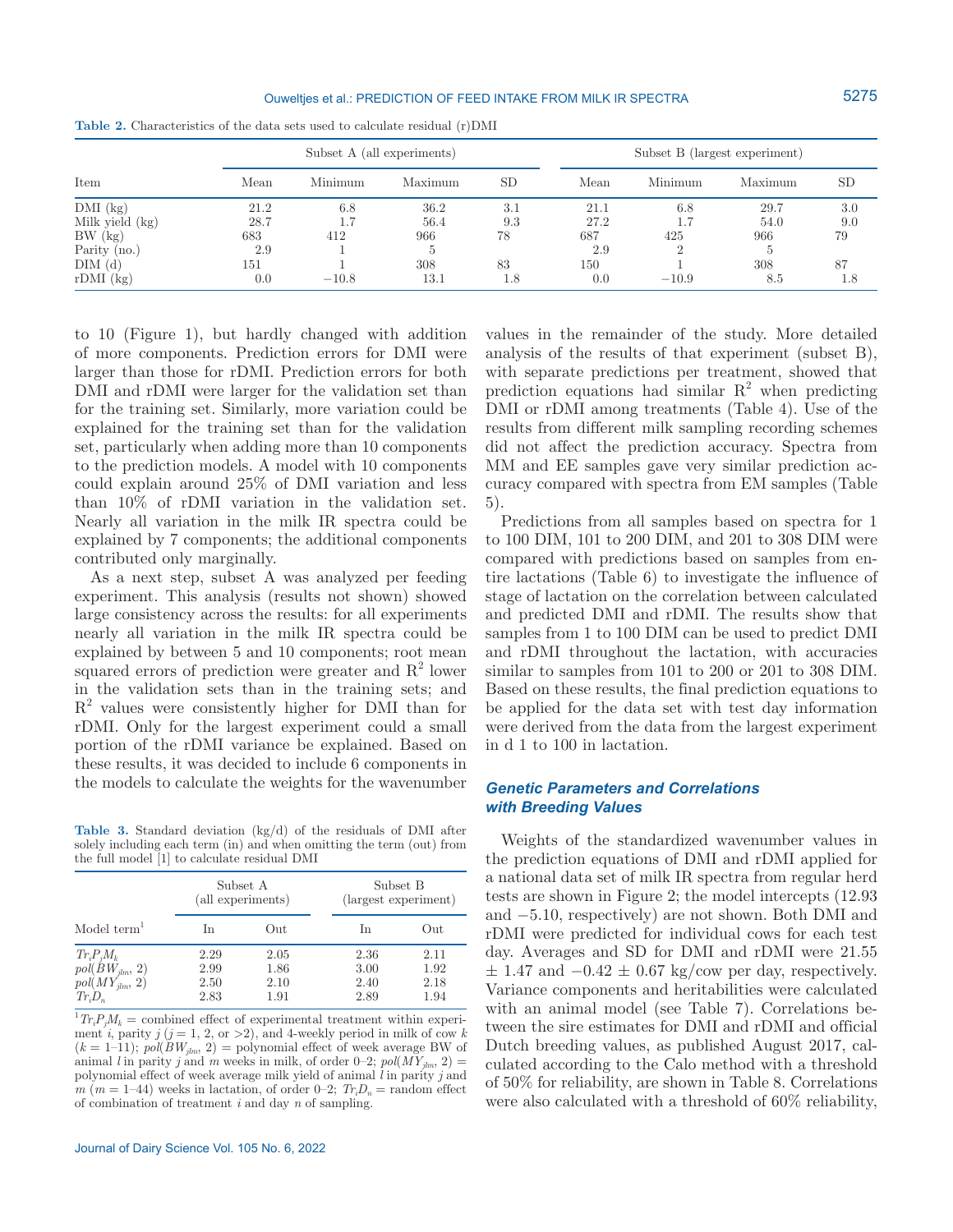**Table 4.** Performance of partial least squares regression models using milk infrared spectra to predict DMI and residual (r)DMI per treatment for subset B (largest experiment)

| Trait |                        |                  | Validation set |                   |                      | Rest of data set |                                                          |     |
|-------|------------------------|------------------|----------------|-------------------|----------------------|------------------|----------------------------------------------------------|-----|
|       | Treatment <sup>1</sup> | No. of $tests^2$ | No. of $rec3$  | Corr <sup>4</sup> | $\mathrm{Dif}^\circ$ | No. of $rec6$    | Dif<br>Corr<br>0.48<br>2.1<br>2.2<br>0.45<br>2.1<br>0.56 |     |
| DMI   | $0-d$ DP $(LOW)$       | 1.790            | 1,897          | 0.45              | 2.1                  | 7.642            |                                                          |     |
|       | $0-d$ DP $(STD)$       | 1,979            | 1,580          | 0.55              | 2.2                  | 7.770            |                                                          |     |
|       | $30-d$ DP $(STD)$      | 1,954            | 2,129          | 0.43              | 2.2                  | 7.246            |                                                          |     |
|       | All                    | 5,723            | 5,606          | 0.47              | 2.2                  |                  |                                                          |     |
| rDMI  | $0-d$ DP $(LOW)$       | 1,790            | 1,897          | 0.32              | 1.1                  | 7.642            | 0.26                                                     | 1.3 |
|       | $0-d$ DP $(STD)$       | 1,979            | 1,580          | 0.34              | 1.2                  | 7.770            | 0.29                                                     | 1.3 |
|       | $30-d$ DP $(STD)$      | 1,954            | 2,129          | 0.21              | 1.4                  | 7.246            | 0.24                                                     | 1.2 |
|       | Аll                    | 5.723            | 5.606          | 0.26              | 1.3                  |                  |                                                          |     |

 ${}^{1}DP = \text{dry period}$ ; LOW = low level of concentrate (up to 6.7 kg/d); STD = standard level of concentrate (up to 8.5 kg/d).

2 Number of records in test set.

3 Number of records in validation set.

4 Correlation between calculated and predicted values.

<sup>5</sup>Average absolute difference between calculated and predicted values (in kg).

6 Number of records in remainder of the data set [e.g., representing treatments 0-d DP (STD) and 30-d DP (STD) when prediction is based on treatment 0-d DP (LOW).

but the results were very similar and are therefore not presented. The REML calculations with deregressed values as records also resulted in low estimated correlation (0.11) between DMI sire estimates and official Dutch breeding values for DMI using predictors.

#### **DISCUSSION**

Large-scale phenotypic data of individual cow feed intake on commercial dairy farms are scarce but could be very useful for genetic improvement. Therefore, in this study, we investigated whether nationally and routinely available milk IR data could be used to predict DMI and rDMI of individual dairy cows and estimate genetic parameters from these predictions.

The first objective of this study was to develop prediction equations for DMI and rDMI from milk IR spectra using data from feeding experiments. When calculating rDMI, we corrected for factors that affect DMI, and our results show that average absolute differences between predicted and calculated values for rDMI are smaller than those for DMI. We probably could have improved the prediction of DMI by including, for instance, DIM and MY in the prediction models with milk IR spectra, but it can be doubted whether this would have affected the results of the genetic analysis, since these components of the predictions would be removed by the factors in model [2]. According to cross validation (half of the cows were randomly assigned to the training set and the other half to a validation set), we achieved



**Figure 1.** Root mean squared error of prediction (RMSEP), percentage of milk infrared (milk IR) spectra variation (var) explained by components, and percentage of DMI and residual (r)DMI variation explained by milk IR spectra with partial least squares regression analysis of DMI and rDMI for subset A with 1–20 components.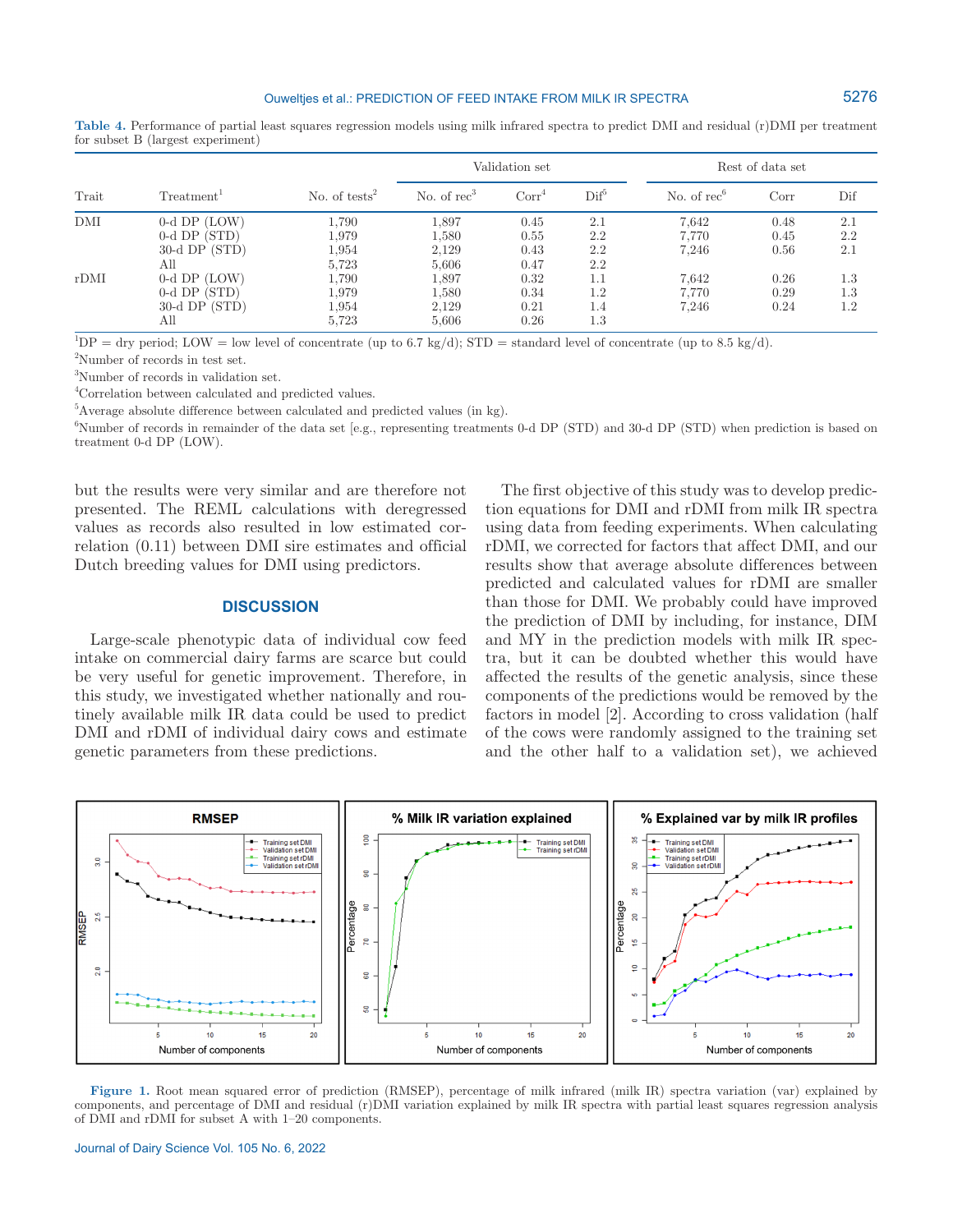**Table 5.** Performance of partial least squares regression models using milk infrared spectra from different types of milk samples to predict DMI and residual (r)DMI for subset B

|       |                     | No. of tests <sup>2</sup> | Validation set |                   |                  | Rest of data set |      |     |
|-------|---------------------|---------------------------|----------------|-------------------|------------------|------------------|------|-----|
| Trait | Sample <sup>1</sup> |                           | No. of $rec3$  | Corr <sup>4</sup> | $\mathrm{Dif}^5$ | No. of $rec6$    | Corr | Dif |
| DMI   | EM                  | 575                       | 560            | 0.49              | 2.2              | 10,194           | 0.53 | 2.0 |
|       | MМ                  | 2,574                     | 2.523          | 0.48              | 2.2              | 6,232            | 0.53 | 2.0 |
|       | ΕE                  | 2,574                     | 2,523          | 0.47              | 2.2              | 6.232            | 0.52 | 2.0 |
|       | All                 | 5,723                     | 5,606          | 0.47              | 2.2              |                  |      |     |
|       | $MM+EE$             | 5,148                     | 5,046          | 0.47              | 2.2              | 1,135            | 0.53 | 2.0 |
| rDMI  | ΕM                  | 575                       | 560            | 0.24              | 1.3              | 10,194           | 0.33 | 1.2 |
|       | MМ                  | 2,574                     | 2,523          | 0.25              | 1.3              | 6.232            | 0.32 | 1.2 |
|       | EE                  | 2,574                     | 2,523          | 0.26              | 1.3              | 6.232            | 0.32 | 1.2 |
|       | All                 | 5.723                     | 5,606          | 0.26              | 1.3              |                  |      | 0.0 |
|       | $MM+EE$             | 5,148                     | 5,046          | 0.26              | 1.3              | 1,135            | 0.29 | 1.2 |

 ${}^{1}$ EM = milk sample from evening and morning milkings; MM = milk sample from 2 consecutive morning milkings; EE = milk sample from 2 consecutive evening milkings.

2 Number of records in test set.

3 Number of records in validation set.

4 Correlation between calculated and predicted values.

<sup>5</sup>Average absolute difference between calculated and predicted values (in kg).

6 Number of records in remainder of the data set (e.g., representing MM and EE samples when prediction is based on EM samples).

accuracies of predictions of DMI and rDMI of 0.47 and 0.26 on average, respectively, using PLS regression. This shows that indeed these predictions are possible to some extent, but also that ignoring systematic effects of, for example, MY and BW did not reduce the accuracy of the predictions of DMI. Brand et al. (2021) achieved better predictions of pregnancy status from milk IR spectra with a machine learning approach than with PLS, but Tedde et al. (2021) found very similar DMI prediction accuracies using either PLS regression or machine learning. This suggests that improvement of predictions using milk IR spectra using machine learning compared with PLS regression is trait dependent.

The experiments were performed under specific circumstances and with experimental rations. If prediction equations for DMI or rDMI were to differ substantially between experiments or between treatments within experiments, this would limit the applicability of prediction equations. Our results, however, show that prediction equations can be applied across treatments, even though the rations fed were substantially distinct (van Hoeij et al., 2017b). Several authors have concluded that prediction equations were not adequate when variability in the validation set was not represented in the calibration set (McParland and Berry, 2016; Grelet et al., 2020), and this is often used as an

**Table 6.** Performance of partial least squares regression models using milk infrared spectra from different stages of lactation to predict DMI and residual (r)DMI for subset B

|       |             |                                        | Validation set |                   |                  |                | Rest of data set |     |  |
|-------|-------------|----------------------------------------|----------------|-------------------|------------------|----------------|------------------|-----|--|
| Trait | DІМ         | No. of tests <sup><math>1</math></sup> | No. of $rec2$  | Corr <sup>3</sup> | $\mathrm{Dif}^4$ | No. of $rec^5$ | Corr             | Dif |  |
| DMI   | $1 - 100$   | 1,987                                  | 1,878          | 0.59              | 2.0              | 7.464          | 0.35             | 2.4 |  |
|       | $101 - 200$ | 1,885                                  | 1,869          | 0.34              | 2.1              | 7,575          | 0.50             | 2.2 |  |
|       | $201 - 308$ | 1,851                                  | 1,859          | 0.24              | 2.1              | 7,619          | 0.42             | 2.7 |  |
|       | $1 - 308$   | 5,723                                  | 5,606          | 0.47              | 2.2              |                |                  |     |  |
| rDMI  | $1 - 100$   | 1,987                                  | 1,878          | 0.36              | 1.3              | 7.464          | 0.30             | 1.2 |  |
|       | $101 - 200$ | 1,885                                  | 1,869          | 0.27              | $1.2\,$          | 7,575          | 0.29             | 1.3 |  |
|       | $201 - 308$ | 1,851                                  | 1,859          | 0.13              | 1.4              | 7,619          | 0.32             | 1.2 |  |
|       | $1 - 308$   | 5,723                                  | 5,606          | 0.26              | 1.3              |                |                  |     |  |

1 Number of records in test set.

2 Number of records in validation set.

3 Correlation between calculated and predicted values.

<sup>4</sup>Average absolute difference between calculated and predicted values (in kg).

5 Number of records in remainder of the data set (e.g., samples representing 101–308 DIM when prediction is based on samples representing 1–100 DIM).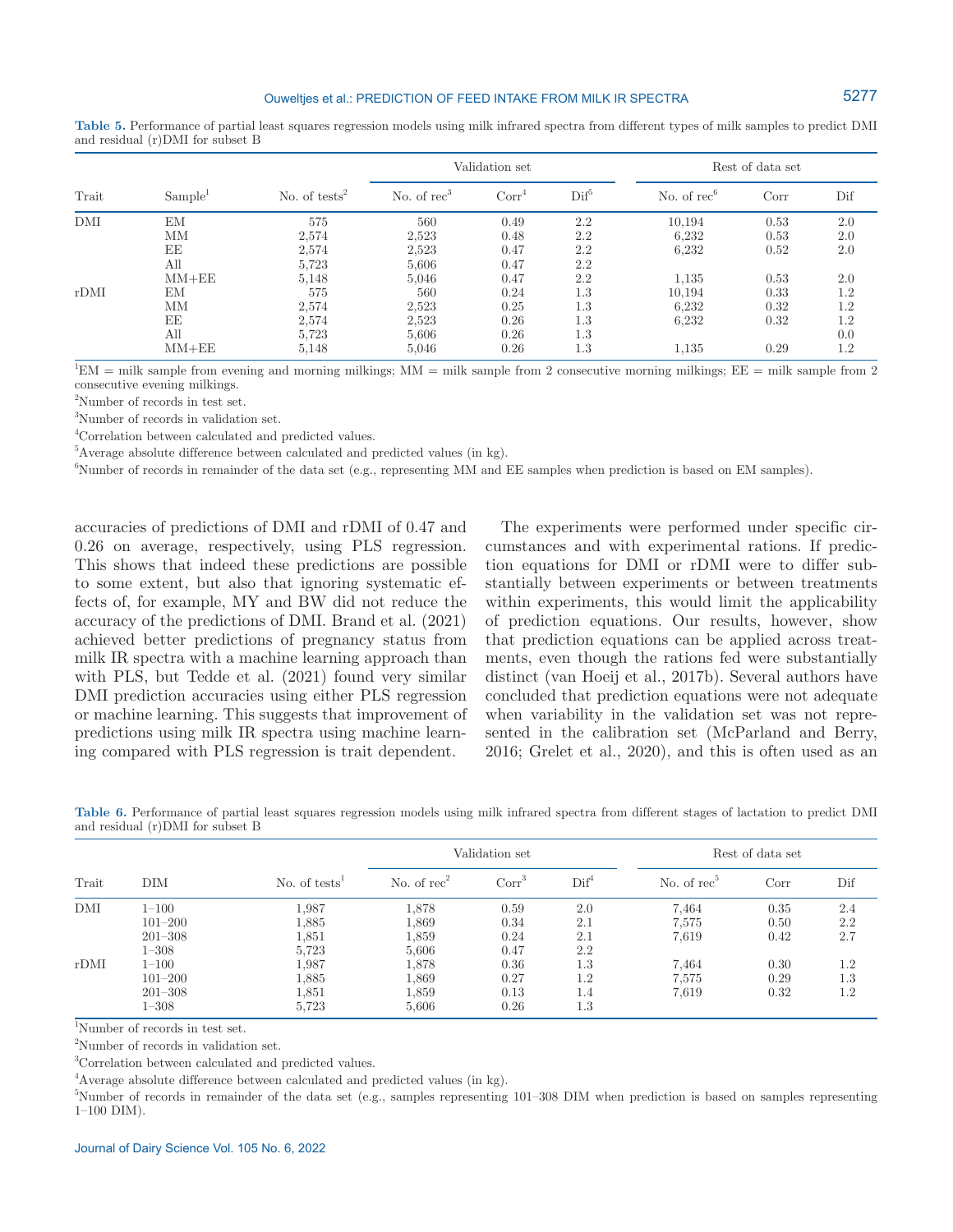

**Figure 2.** Weights of standardized wavenumber values of milk mid-infrared spectra used in the prediction equations for DMI and residual (r)DMI.

argument for random cross validation, as applied in this study. However, as argued by Wang and Bovenhuis (2019), such validation can also lead to overfitting and over-optimism regarding the accuracy of prediction models. It is likely that not all variability in the DHI data set from the commercial farms was represented in calibration set, and thus that the predictive ability for this data set is lower than for the validation set. However, real external validation with data from farms, cows, and test dates other than those represented in the training set is not possible because we have no DMI information from commercial farms.

For commercial Dutch herds, the milk IR spectra for individual cows usually are obtained from EM samples,

whereas the majority of milk IR spectra that could be linked to DMI in our data set were from EE and MM samples. On average, EE, MM, and EM samples have a different milk composition and thus different spectra, and it can be questioned whether prediction equations for DMI should take into account the type of sample. McParland et al. (2014) consistently found better predictions of energy intake and efficiency from p.m. than from a.m. milk samples. Our results show that, despite the differences in milk composition, prediction equations for DMI and rDMI derived from EE and MM samples performed very similarly to prediction

**Table 7.** Estimates of heritability  $(h^2)$ , additive genetic variance  $(\sigma_a^2)$ , permanent environmental variance  $(\sigma_{pe}^2)$ , and residual variance  $(\sigma_e^2)$  for DMI and residual (r)DMI predicted from milk infrared spectra

| Trait | Parameter                    | Estimate $(\pm$ SE)                |
|-------|------------------------------|------------------------------------|
| DMI   | $\mbox{h}^2$<br>$\sigma_a^2$ | $0.34 \pm 0.01$<br>$0.44 \pm 0.01$ |
|       | $\sigma_{\it pe}^2$          | $0.12 \pm 0.01$                    |
|       | $\sigma_e^2$ h <sup>2</sup>  | $0.73 \pm 0.00$                    |
| rDMI  |                              | $0.43 \pm 0.01$                    |
|       | $\sigma_a^2$                 | $0.12 \pm 0.00$                    |
|       | $\sigma_{pe}^2$              | $0.02 \pm 0.00$                    |
|       | $\sigma_e^2$                 | $0.13 \pm 0.00$                    |
|       |                              |                                    |

**Table 8.** Correlations (corr) between sire estimates for DMI and residual (r)DMI based on milk infrared (milk IR) spectra and official Dutch breeding values for a selection of traits

|                 | Sire estimates based on milk IR spectra <sup>1</sup> |              |         |              |  |  |  |
|-----------------|------------------------------------------------------|--------------|---------|--------------|--|--|--|
|                 |                                                      | DMI          | rDMI    |              |  |  |  |
| Trait           | Corr                                                 | No. of sires | Corr    | No. of sires |  |  |  |
| Milk yield (kg) | 0.33                                                 | 2,019        | $-0.06$ | 2,139        |  |  |  |
| BW              | 0.08                                                 | 1,997        | $-0.08$ | 2,115        |  |  |  |
| <b>BCS</b>      | $-0.11$                                              | 1,996        | $-0.05$ | 2,114        |  |  |  |
| Longevity       | 0.26                                                 | 1,920        | 0.06    | 2,038        |  |  |  |
| <b>SCC</b>      | 0.07                                                 | 2,019        | $-0.08$ | 2,139        |  |  |  |
| Udder health    | $-0.03$                                              | 2,016        | $-0.10$ | 2,136        |  |  |  |
| Claw health     | 0.03                                                 | 1,904        | 0.12    | 2,010        |  |  |  |
| Fertility       | $-0.27$                                              | 2,009        | $-0.07$ | 2,129        |  |  |  |
| DMI             | 0.14                                                 | 100          | 0.03    | 102          |  |  |  |

1 Correlation of milk IR-predicted sire estimates for DMI and rDMI was 0.57, based on 2,073 sires.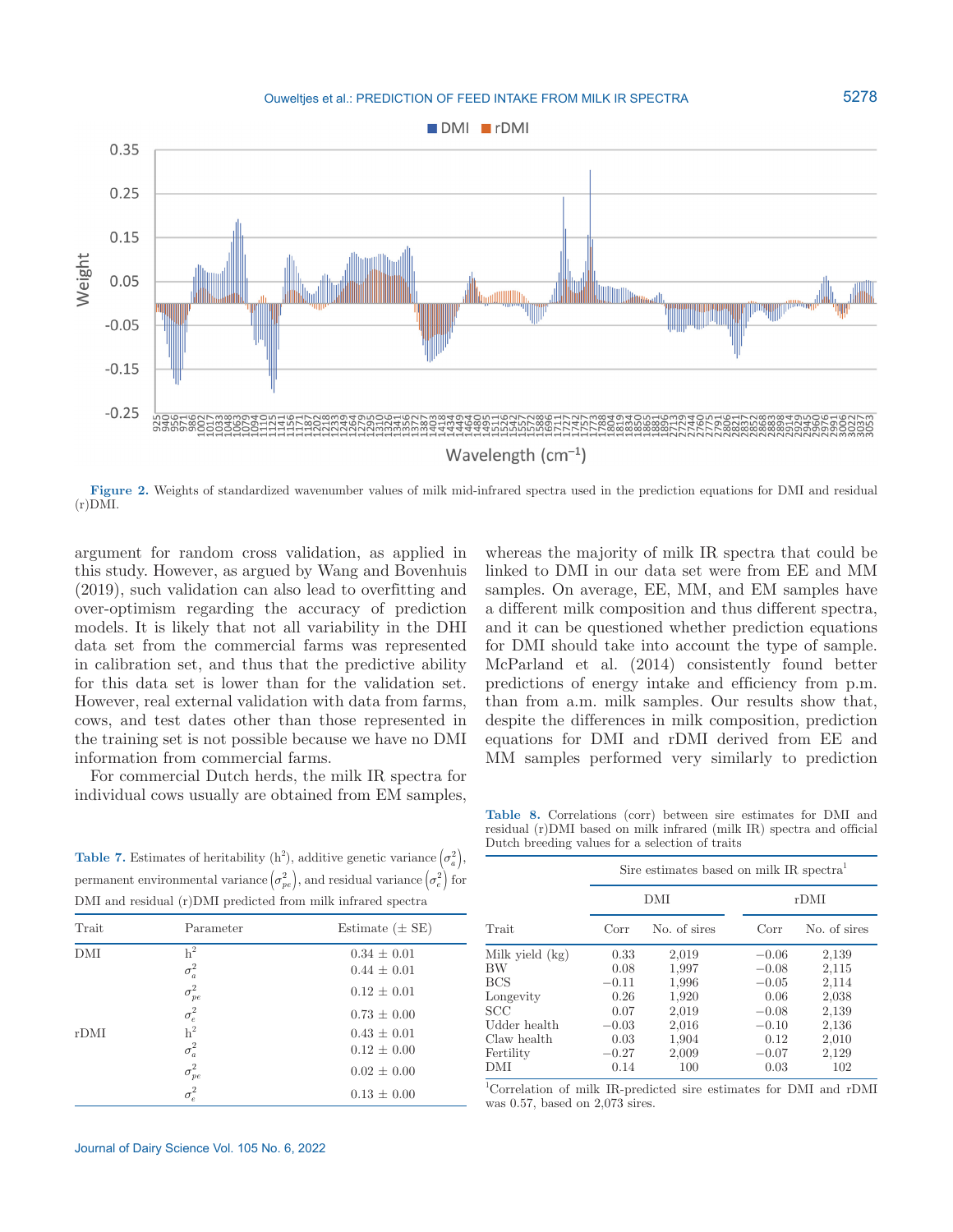equations derived from EM samples. Both differences in predicted variables and differences in experimental conditions (grazing vs. indoor feeding of conserved feeds) may have influenced these contradictory results.

Phenotypic means and variations of DMI in our data set were in line with the findings of Manzanilla Pech et al.  $(2014; 19.2 \pm 3.3 \text{ kg/cow per day})$ , Shetty et al.  $(2017; 22.2 \pm 3.4 \text{ kg/cow per day})$ , and Wallén et al.  $(2018; 19.8 \pm 3.5 \text{ kg/cow per day})$ . Although prediction of DMI from milk IR is more straightforward than prediction of rDMI, the latter is presumably more directly linked to efficiency (McParland et al., 2014; Shetty et al., 2017). Moreover, VandeHaar et al. (2016) reported that rDMI is more independent from other breeding goal traits, such as production (which is in line with our results) and live weight (which does not agree with our results). In our study, around two-thirds of the variation in DMI could be explained by systemic factors (parity, stage of lactation, MY and BW, treatment) when calculating rDMI. Inclusion of an animal term in model [1] reduced the SD of rDMI down from 1.76 to 1.35 and from 1.81 to 1.40 kg of DM for subsets A and B respectively. This indicates substantial individual differences in DMI per kilogram of milk, as well as considerable within-cow variation. However, information regarding individual variation is not available unless feed intake is actually measured, and therefore is not suited for DMI prediction models using routinely available data. Potentially, variation represented in milk IR spectra may be physiologically linked with differences in efficiency of converting feedstuffs, but this can be related both to within- and between-animal variations in DMI and rDMI.

#### *Genetic Parameters of Milk IR-Predicted DMI*

Our second set of objectives was to apply the prediction equations for rDMI and DMI for a data set of milk IR spectra from regular herd tests of commercial Dutch dairy farms, estimate genetic parameters for milk IR-predicted DMI and rDMI, and estimate correlations between these predictions and other traits in the breeding goal. To our knowledge, this study is the first where a large data set with milk IR-predicted DMI and rDMI was analyzed and where genetic correlations with currently available breeding values were calculated. Heritabilities reported in literature ranged from 0.2 to 0.63 for DMI (Spurlock et al., 2012; Berry et al., 2014; de Haas et al., 2015; de Jong et al., 2016; Hardie et al., 2017) and from 0.1 to 0.35 for rDMI (Pryce et al., 2015; Tempelman et al., 2015; Hardie et al., 2017; Li et al., 2017). Thus, our heritability estimate for DMI was in line with values reported in literature, but our esti-

mate for rDMI was relatively high. This could be due to the fact that we predicted rDMI solely from milk IR spectral data that is partly heritable. For both traits, estimated additive genetic variation was low compared with values reported from other studies (Pryce et al., 2015; de Jong et al., 2016; Hardie et al., 2017). This is in line with the low accuracies of the predictions of DMI and rDMI. Correlations of sire estimates for milk IR-predicted DMI and rDMI and official breeding values for DMI were low, despite accounting for the reliabilities of these values. The correlations of sire estimates for milk IR-predicted DMI with official Dutch breeding values were strongest with milk production  $(0.33)$ , longevity  $(0.26)$ , and fertility  $(-0.27)$ , indicating that cows that eat more produce more, live longer, and have poorer fertility. It could be argued that the positive correlation between DMI and longevity results from improved energy balance, but this is not in line with the small but negative correlation with BCS and ignores the fact that milk IR-predicted DMI was also positively correlated with MY. Current Dutch breeding values for DMI also take into account milk, fat, and protein yields and BW, in addition to recorded values of feed intake (de Jong et al., 2016). Information on DMI is rather limited in practice, and milk IR-predicted DMI can be calculated for each test day record. However, due to both low additive genetic variation and low genetic correlation with DMI, the reliability of breeding values for DMI would increase only 1% when including milk IR-predicted DMI or rDMI. This was considered to be insufficient for practical application.

The amount of nutrients becoming available for the animal with each kilogram of DM is determined by the ration composition and its digestibility, and this is ignored in our study. Differences between rations can be corrected for by the treatment effect when composition of feed within treatments is fixed, but, in practice, ignoring ration composition will have increased residual variation. Apart from feed ingested, body reserves are a potential source of or sink for, for instance, energy. Regarding milk production and maintenance, the calculation of rDMI figures could theoretically be refined by taking the milk composition into account (e.g., fatand protein-corrected milk yield instead of MY, and metabolic BW or BCS instead of BW and changes in BW; VandeHaar et al., 2016; Hurley et al., 2018). Preliminary investigations with fat- and protein-corrected milk yield and metabolic BW replacing MY and BW in model [1], however, revealed that predictions of rDMI did not improve. An explanation for the lack of improvement from using metabolic BW instead of BW is that composition of the body—and, thus, the amount of energy reserves—is ignored. Using BCS could be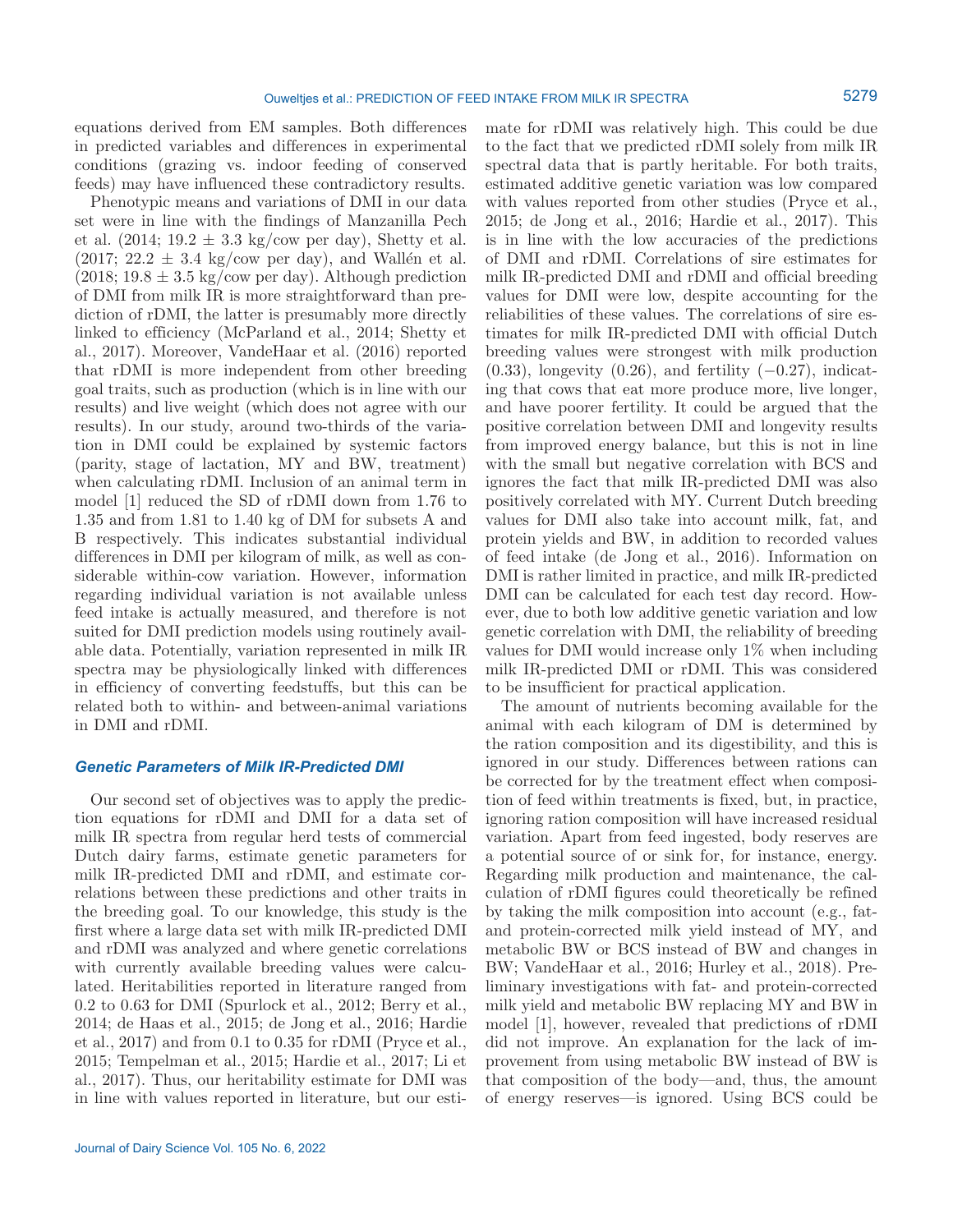an alternative, but presumably this trait is not sufficiently precise to model body energy reserves. We did not include pregnancy status when calculating rDMI, although gestation might have a significant effect on energy requirements. However, averages of rDMI per week until the next calving did not show a trend deviating from zero. Therefore, we assume that pregnancy status can be ignored when calculating rDMI and that this does not affect the predictions of rDMI from milk IR spectra. Wallén et al. (2018) found that predictions of DMI were less accurate [R (accuracy of prediction)  $\sim$ 0.54] than predictions of net energy intake (R  $\sim$ 0.65) when using milk IR spectra for prediction models. For both, MY and BW were included in the best-performing prediction models. Similar results were obtained by Shetty et al. (2017) for residual feed intake and DMI. It can be argued that adding information from milk IR spectra to models also containing MY and BW resulted in marginal improvement of predictions of DMI, particularly if milk composition routinely calculated from milk IR spectra is considered.

In line with Wallén et al. (2018), preliminary calculations revealed that smoothing of milk IR spectra had no effect on results. However, McParland and Berry (2016) suggested that pre-processing of spectral data is particularly useful when more than one spectrometer is used. Our data were obtained from multiple spectrometers but all from the same laboratory. Preliminary analysis clearly showed that variation in milk IR spectra could largely be explained by between 5 and 10 components of the spectra. Similar numbers of components from milk IR spectra contributing to prediction models for DMI, net energy intake, and residual feed intake were reported by Shetty et al. (2017) and Wallén et al. (2018), whereas McParland et al. (2014) used on average 14 explanatory factors for explanation of energy intake and efficiency traits. Allowing more than 10 components in PLS prediction models for DMI and rDMI in our study resulted in higher percentages of explained variation in the training sets but also resulted in increasing differences compared with the validation sets. We assume this is due to overfitting. The percentage of DMI variation that could be explained by milk IR spectra in this study was in line with the results of Wallén et al. (2018). Higher prediction accuracies for training sets in comparison with validation sets agreed with findings of McParland et al.  $(2014)$ .

# *Applications for DMI Predicted from Milk IR Spectra*

One reason that DMI can, to some extent, be predicted from milk IR spectra is that milk composition is known to vary throughout lactation, and is determined from the spectra, and DMI also changes during lactation (Wallén et al., 2018). In line with some other recent studies (Shetty et al., 2017; Wallén et al., 2018), however, our study shows that rDMI is less predictable from milk IR spectra, which indicates that animals that differ in feed conversion efficiency do not have clear differences in milk constituents. The phenotypes discussed by De Marchi et al. (2014), for which better predictability from milk IR is expected, are all more directly linked to milk composition.

McParland et al. (2014) and Shetty et al. (2017) reported that prediction of residual feed intake from milk IR in early lactation was more accurate than in late lactation, but Shetty et al. (2017) also mentioned the opposite for prediction of DMI. Our results showed that cross validation of prediction equations for early lactation both for DMI and rDMI had somewhat higher accuracy than those for mid- and late lactation. Accuracy of predictions for the remainder of the data, however, were not clearly better for early-lactation data, but despite that we have used the data from 1 to 100 DIM to estimate the prediction equations. We assume that the final prediction equations developed for DMI and rDMI are valid for all Dutch dairy herds, and that prediction accuracy is not reduced due to our estimation procedure.

#### **CONCLUSIONS**

We developed prediction equations for DMI and rDMI from milk IR spectra, applied these equations for a large data set of commercial Dutch dairy farms, and estimated genetic parameters. We achieved accuracies of predictions of DMI and rDMI of 0.47 and 0.26, on average, using PLS regression for our data set, with cows randomly assigned to either the training or the validation set for cross validation. The estimated heritabilities for predicted DMI and rDMI were 0.3 and 0.4, respectively, and the estimated additive genetic variances were 0.4 and 0.1, respectively. The correlations of sire estimates for predicted DMI and rDMI with the official breeding values for DMI were low (0.14 and 0.03, respectively). The reliability of breeding values for DMI would increase only by 1% when including milk IRpredicted DMI or rDMI. Although such predictions can be obtained at low cost, the added value of including milk IR-predicted DMI information when estimating breeding values for DMI was considered insufficient for practical application.

## **ACKNOWLEDGMENTS**

This study was financially supported by the Dutch Ministry of Economic Affairs (TKI Agri & Food project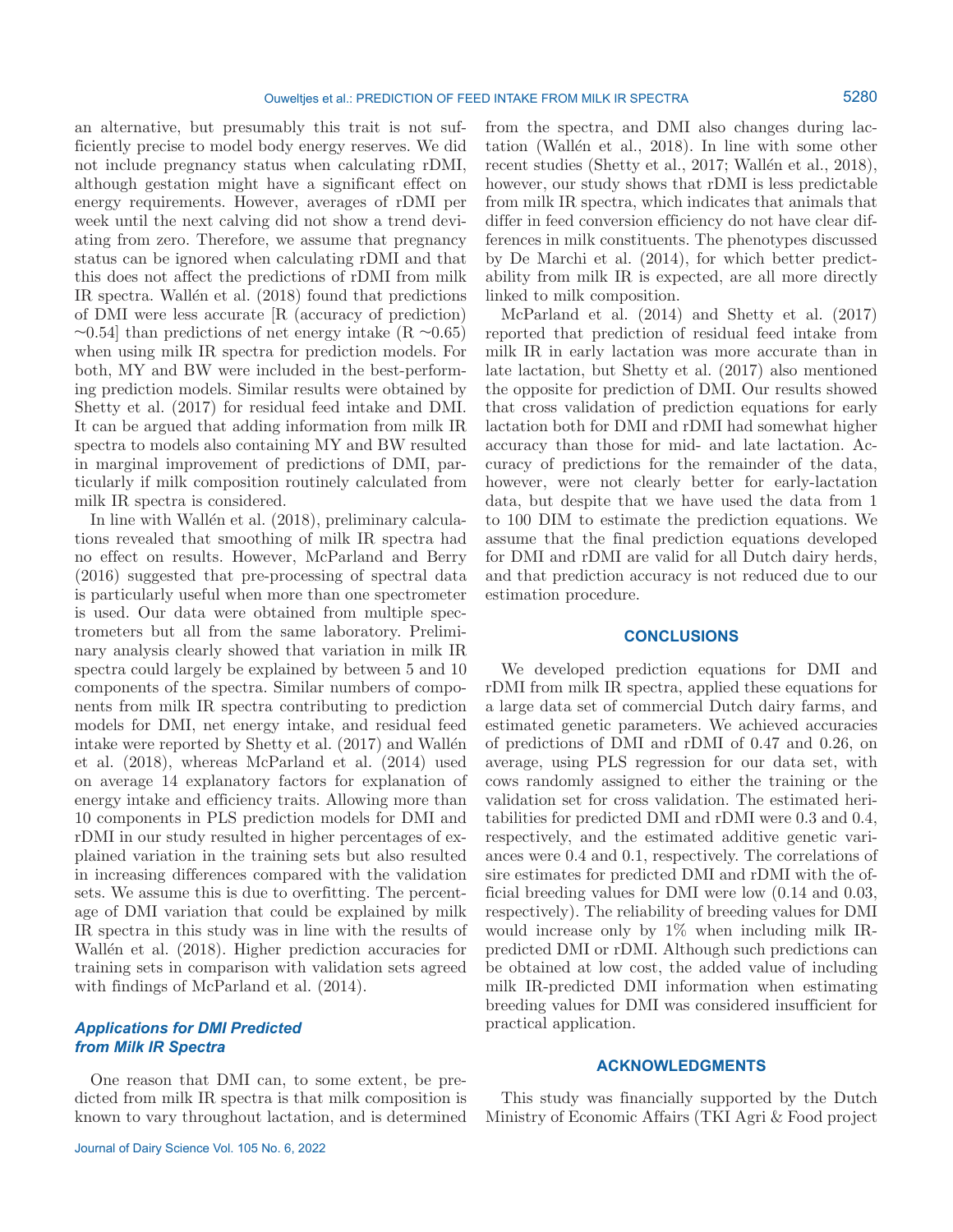12039; Public–private partnership "Breed&Feed4Food" code BO-22.04-010-001; The Hague, the Netherlands). Most of the feed intake data used in this study was obtained from an experiment funded by DairyNL (Zuivel NL, organization of the Dutch dairy supply chain; The Hague), and the Dutch Ministry of Economic Affairs (EZ; The Hague). The authors have not stated any conflicts of interest.

## **REFERENCES**

- Berry, D. P., M. P. Coffey, J. E. Pryce, Y. de Haas, P. Løvendahl, N. Krattenmacher, J. J. Crowley, Z. Wang, D. Spurlock, K. Weigel, K. Macdonald, and R. F. Veerkamp. 2014. International genetic evaluations for feed intake in dairy cattle through the collation of data from multiple sources. J. Dairy Sci. 97:3894–3905. [https://doi](https://doi.org/10.3168/jds.2013-7548) [.org/10.3168/jds.2013-7548](https://doi.org/10.3168/jds.2013-7548).
- Berry, D. P., and J. J. Crowley. 2013. Cell Biology Symposium: Genetics of feed efficiency in dairy and beef cattle. J. Anim. Sci. 91:1594–1613. [https://doi.org/10.2527/jas.2012-5862.](https://doi.org/10.2527/jas.2012-5862)
- Brand, W., A. Wells, S. Smith, S. Denholm, E. Wall, and M. Coffey. 2021. Predicting pregnancy status from mid-infrared spectroscopy in dairy cow milk using deep learning. J. Dairy Sci. 104:4980–4990. [https://doi.org/10.3168/jds.2020-18367.](https://doi.org/10.3168/jds.2020-18367)
- Calo, L. L., R. E. McDowell, L. D. VanVleck, and P. D. Miller. 1973. Genetic aspects of beef production among Holstein-Friesians pedigree selected for milk production. J. Anim. Sci. 37:676–682. [https:](https://doi.org/10.2527/jas1973.373676x) [//doi.org/10.2527/jas1973.373676x](https://doi.org/10.2527/jas1973.373676x).
- de Haas, Y., J. Pryce, M. Calus, E. Wall, D. Berry, P. Løvendahl, N. Krattenmacher, F. Miglior, K. Weigel, D. Spurlock, K. A. Macdonald, B. Hulsegge, and R. F. Veerkamp. 2015. Genomic prediction of dry matter intake in dairy cattle from an international data set consisting of research herds in Europe, North America, and Australasia. J. Dairy Sci. 98:6522–6534. [https://doi.org/10.3168/](https://doi.org/10.3168/jds.2014-9257) [jds.2014-9257](https://doi.org/10.3168/jds.2014-9257).
- de Jong, G., R. van der Linde, Y. de Haas, G. Schopen, and R. Veerkamp. 2016. Genetic evaluation for feed intake in the Netherlands and Flanders, impact on efficiency and responses. Interbull Bull. 50:1–4.
- De Marchi, M., V. Toffanin, M. Cassandro, and M. Penasa. 2014. Invited review: Mid-infrared spectroscopy as phenotyping tool for milk traits. J. Dairy Sci. 97:1171–1186. [https://doi.org/10.3168/](https://doi.org/10.3168/jds.2013-6799) [jds.2013-6799](https://doi.org/10.3168/jds.2013-6799).
- Egger-Danner, C., J. Cole, J. Pryce, N. Gengler, B. Heringstad, A. Bradley, and K. Stock. 2015. Invited review: Overview of new traits and phenotyping strategies in dairy cattle with a focus on functional traits. Animal 9:191–207.
- Gilmour, A. R., B. J. Gogel, B. R. Cullis, S. J. Welham, and R. Thompson. 2015. ASReml User Guide Release 4.1. VSN International Ltd.
- Grelet, C., E. Froidmont, L. Foldager, M. Salavati, M. Hostens, C. P. Ferris, K. L. Ingvartsen, M. A. Crowe, M. T. Sorensen, J. A. Fernandez Pierna, A. Vanlierde, N. GenglerGplusE Consortium, and F. Dehareng. 2020. Potential of milk mid-infrared spectra to predict nitrogen use efficiency of individual dairy cows in early lactation. J. Dairy Sci. 103:4435–4445. [https://doi.org/10.3168/](https://doi.org/10.3168/jds.2019-17910) [jds.2019-17910.](https://doi.org/10.3168/jds.2019-17910)
- Hardie, L. C., M. J. VandeHaar, R. J. Tempelman, K. A. Weigel, L. E. Armentano, G. R. Wiggans, R. F. Veerkamp, Y. de Haas, M. P. Coffey, E. E. Connor, M. D. Hanigan, C. Staples, Z. Wang, J. C. M. Dekkers, and D. M. Spurlock. 2017. The genetic and biological basis of feed efficiency in mid-lactation Holstein dairy cows. J. Dairy Sci. 100:9061–9075. [https://doi.org/10.3168/jds.2017-12604.](https://doi.org/10.3168/jds.2017-12604)
- Hemme, T., M. M. Uddin, and O. A. Ndambi. 2014. Benchmarking cost of milk production in 46 countries. J. Rev. Glob. Econ. 3:254– 270.<https://doi.org/10.6000/1929-7092.2014.03.20>.
- Hurley, A. M., N. Lopez-Villalobos, S. McParland, E. Lewis, E. Kennedy, M. O'Donovan, J. L. Burke, and D. P. Berry. 2018. Characteristics of feed efficiency within and across lactation in dairy cows and the effect of genetic selection. J. Dairy Sci. 101:1267–1280. [https://doi.org/10.3168/jds.2017-12841.](https://doi.org/10.3168/jds.2017-12841)
- Larroque, H., and V. Ducrocq. 1999. An indirect approach for the estimation of genetic correlations between longevity and other traits. Interbull Bull. 121:128–136.
- Li, B., B. Berglund, W. F. Fikse, J. Lassen, M. H. Lidauer, P. Mäntysaari, and P. Løvendahl. 2017. Neglect of lactation stage leads to naive assessment of residual feed intake in dairy cattle. J. Dairy Sci. 100:9076–9084.<https://doi.org/10.3168/jds.2017-12775>.
- Manzanilla Pech, C. I. V., R. F. Veerkamp, M. P. L. Calus, R. Zom, A. van Knegsel, J. E. Pryce, and Y. De Haas. 2014. Genetic parameters across lactation for feed intake, fat- and protein-corrected milk, and liveweight in first-parity Holstein cattle. J. Dairy Sci. 97:5851–5862. <https://doi.org/10.3168/jds.2014-8165>.
- McParland, S., G. Banos, B. McCarthy, E. Lewis, M. P. Coffey, B. O'Neill, M. O'Donovan, E. Wall, and D. P. Berry. 2012. Validation of mid-infrared spectrometry in milk for predicting body energy status in Holstein-Friesian cows. J. Dairy Sci. 95:7225–7235. [https:](https://doi.org/10.3168/jds.2012-5406) [//doi.org/10.3168/jds.2012-5406.](https://doi.org/10.3168/jds.2012-5406)
- McParland, S., and D. Berry. 2016. The potential of Fourier transform infrared spectroscopy of milk samples to predict energy intake and efficiency in dairy cows. J. Dairy Sci. 99:4056–4070. [https://doi](https://doi.org/10.3168/jds.2015-10051) [.org/10.3168/jds.2015-10051.](https://doi.org/10.3168/jds.2015-10051)
- McParland, S., E. Lewis, E. Kennedy, S. G. Moore, B. McCarthy, M. O'Donovan, S. T. Butler, J. E. Pryce, and D. P. Berry. 2014. Mid-infrared spectrometry of milk as a predictor of energy intake and efficiency in lactating dairy cows. J. Dairy Sci. 97:5863–5871. [https://doi.org/10.3168/jds.2014-8214.](https://doi.org/10.3168/jds.2014-8214)
- Pryce, J. E., O. Gonzalez-Recio, G. Nieuwhof, W. J. Wales, M. P. Coffey, B. J. Hayes, and M. E. Goddard. 2015. Hot topic: Definition and implementation of a breeding value for feed efficiency in dairy cows. J. Dairy Sci. 98:7340–7350. [https://doi.org/10.3168/](https://doi.org/10.3168/jds.2015-9621) [jds.2015-9621](https://doi.org/10.3168/jds.2015-9621).
- Schaeffer, L. R. 1994. Multiple-country comparison of dairy sires. J. Dairy Sci. 77:2671–2678. [https://doi.org/10.3168/jds.S0022](https://doi.org/10.3168/jds.S0022-0302(94)77209-X) [-0302\(94\)77209-X](https://doi.org/10.3168/jds.S0022-0302(94)77209-X).
- Shetty, N., P. Løvendahl, M. S. Lund, and A. J. Buitenhuis. 2017. Prediction and validation of residual feed intake and dry matter intake in Danish lactating dairy cows using mid-infrared spectroscopy of milk. J. Dairy Sci. 100:253–264. [https://doi.org/10.3168/](https://doi.org/10.3168/jds.2016-11609) [jds.2016-11609.](https://doi.org/10.3168/jds.2016-11609)
- Soyeurt, H., F. Dehareng, N. Gengler, S. McParland, E. Wall, D. P. Berry, M. Coffey, and P. Dardenne. 2011. Mid-infrared prediction of bovine milk fatty acids across multiple breeds, production systems, and countries. J. Dairy Sci. 94:1657–1667. [https://doi.org/](https://doi.org/10.3168/jds.2010-3408) [10.3168/jds.2010-3408.](https://doi.org/10.3168/jds.2010-3408)
- Spurlock, D. M., J. C. M. Dekkers, R. Fernando, D. A. Koltes, and A. Wolc. 2012. Genetic parameters for energy balance, feed efficiency, and related traits in Holstein cattle. J. Dairy Sci. 95:5393–5402. [https://doi.org/10.3168/jds.2012-5407.](https://doi.org/10.3168/jds.2012-5407)
- Sullivan, P. G., and J. W. Wilton. 2001. Multiple trait MACE with a variable number of traits per country. Interbull Bull. 27:68–72.
- Tedde, A., C. Grelet, P. N. Ho, J. E. Pryce, D. Hailemariam, Z. Wang, G. Plastow, N. Gengler, E. Froidmont, F. Dehareng, C. Bertozzi, M. Crowe, and H. Soyeurt. 2021. Multiple country approach to improve the test-day prediction of dairy cows' dry matter intake. Animals (Basel) 11:1316. [https://doi.org/10.3390/ani11051316.](https://doi.org/10.3390/ani11051316)
- Tempelman, R. J., D. M. Spurlock, M. Coffey, R. F. Veerkamp, L. E. Armentano, K. A. Weigel, Y. de Haas, C. R. Staples, E. E. Connor, Y. Lu, and M. J. VandeHaar. 2015. Heterogeneity in genetic and nongenetic variation and energy sink relationships for residual feed intake across research stations and countries. J. Dairy Sci. 98:2013–2026. [https://doi.org/10.3168/jds.2014.8510.](https://doi.org/10.3168/jds.2014.8510)
- van Hoeij, R. J., J. Dijkstra, R. M. Bruckmaier, J. J. Gross, T. J. G. M. Lam, G. J. Remmelink, B. Kemp, and A. T. M. van Knegsel. 2017a. Consequences of dietary energy source and energy level on energy balance, lactogenic hormones, and lactation curve charac-